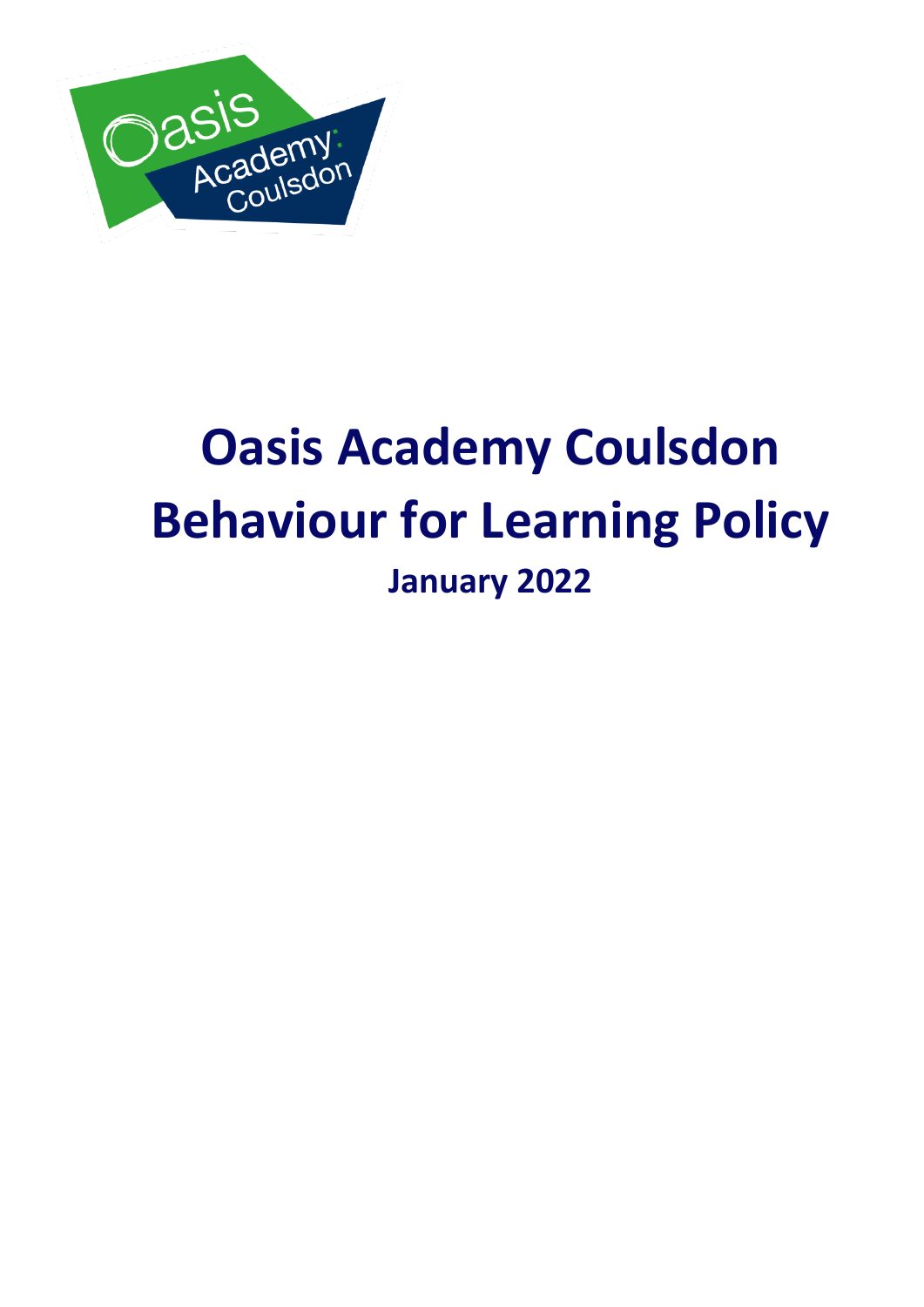# **Introduction**

Oasis Academy Coulsdon, as part of OCL, is committed to developing the character and competence of every student, in line with our Oasis 9 Habits, in pursuit of all students receiving an exceptional education. This policy aims to ensure the consistent application of Academy behaviour protocols and practice, so that our students learn to:

- Take responsibility for their own behaviour and choices, understanding the impact they have on others.
- Develop positive learning behaviours including self-direction, resilience and self-control.
- Self-regulate (as developmentally appropriate) their own behaviour by developing skill and confidence in managing conflict and difficulty.
- Develop strong dispositions and attitudes to their own and others' learning and well-being.
- Understand what constitutes 'responsible behaviour' to prepare for life in modern Britain and Global citizenship in the 21st Century.
- Develop their ethical approaches and values in their lives.

# **The Oasis Education Charter**

The Oasis Education Charter sets out our commitment to work in partnership with our communities to transform lives and create a culture of excellence for all. It underpins our approach to leading schools:

- We model and set high aspirations and expectations for every child, young person and member of staff.
- We foster character and self-belief and encourage our students and staff to become the best versions of themselves.
- We strive for personal as well as academic and vocational excellence, achieving outcomes that drive social mobility, and give everyone freedom of choice through their lives.
- We believe that good relationships are at the heart of everything we do.

# **The Oasis Behaviour Policy is underpinned by 4 key levers:**

- 1. Academy Vision and Values.
- 2. Personal Development Curriculum (Enrichment, Extra-Curricular entitlement, Careers Education Information, Advice and Guidance and PSHCE curriculum).
- 3. Academy Behaviour Systems, Structures and Routines (rewards, consequences, attendance etc.).
- 4. Behaviour Training and Professional Development for staff.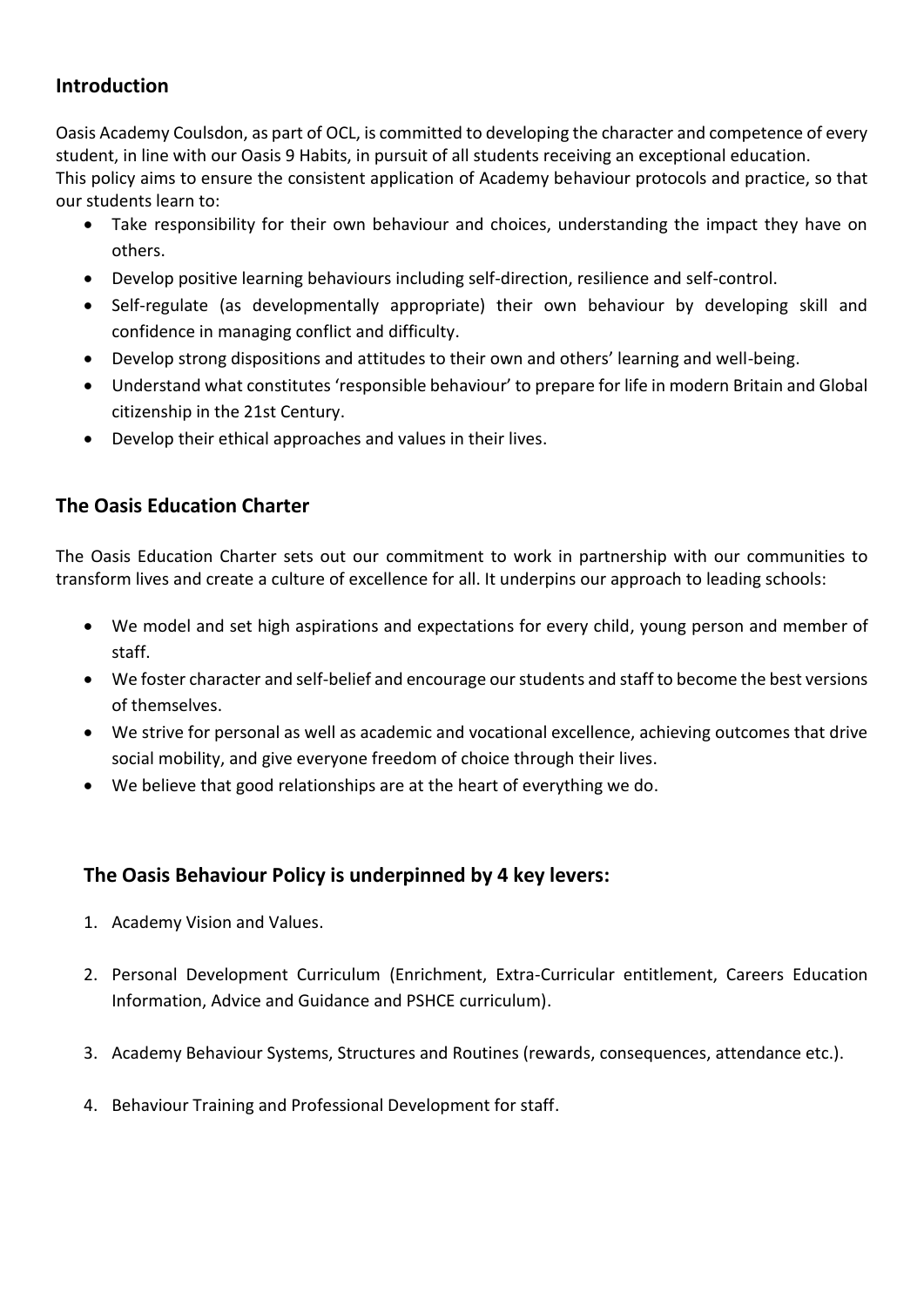# **Lever 1: Academy Vision and Values**

This vision must be at the centre of every strategic decision we make.

The Academy vision is more than just words – it is what we are about, why we work here and what makes us special.

We expect all our staff to support our vision in every way they can in order to help our students achieve excellence and leave the Academy equipped to be successful and happy in life.



Our mission statement is simple – we are striving to be excellent in everything we do.



**Excellence through rigour, resilience and passion.** 

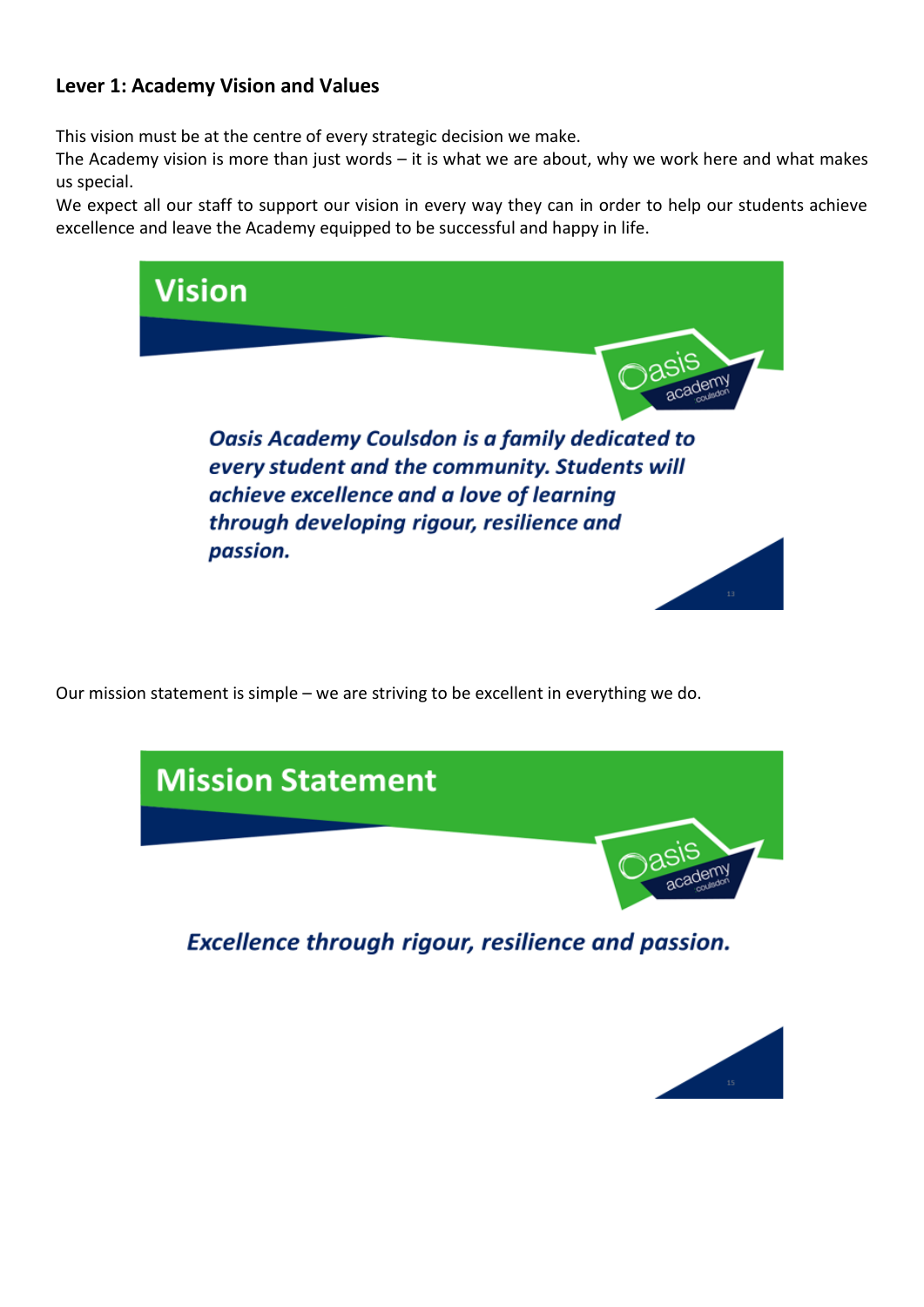## **Values**

Staff working here are driven by our **five key values**, each of which contribute to our students' success:

- **Excellence** commitment to excellence in every area of Academy life.
- **Love** providing the care and support that a parent would, including 'tough love' on occasions to challenge poor behavioural choices.
- **Family** underpinning all we do is a family ethos, working together to overcome obstacles and ensuring that every single child matters to us.
- **Determination**  a recognition that developing a child's resilience and ability to deal with adversity equips them with key skills for a life that can sometimes be tough.
- **Politeness** respect, tolerance and kindness to each other.

## **Oasis 9 Habits**

Oasis believes that there are 9 'habits' or traits that we can all develop in order to be successful in school, work and life. We are all on a journey and should never stop evaluating where we are and working on improving ourselves.

Staff and students discuss these 9 Habits in PSHE, Assemblies and daily Academy life. Each week focuses on a named habit:

- **Compassionate –** to be compassionate and kind whilst acting justly.
- **Considerate –** to choose to love others like you love yourself.
- **Forgiving –** to be forgiving and committed to healthy relationships.
- **Honesty**  to be honest and have integrity.
- **Hopeful –** to be hopeful in seeking transformation.
- **Humble –** to be honouring of others through serving with humility.
- **Joyful** to be joyful and positive and to help others be the same.
- **Patient –** to be patient and persevering.
- **Self-controlled –** to be self-controlled.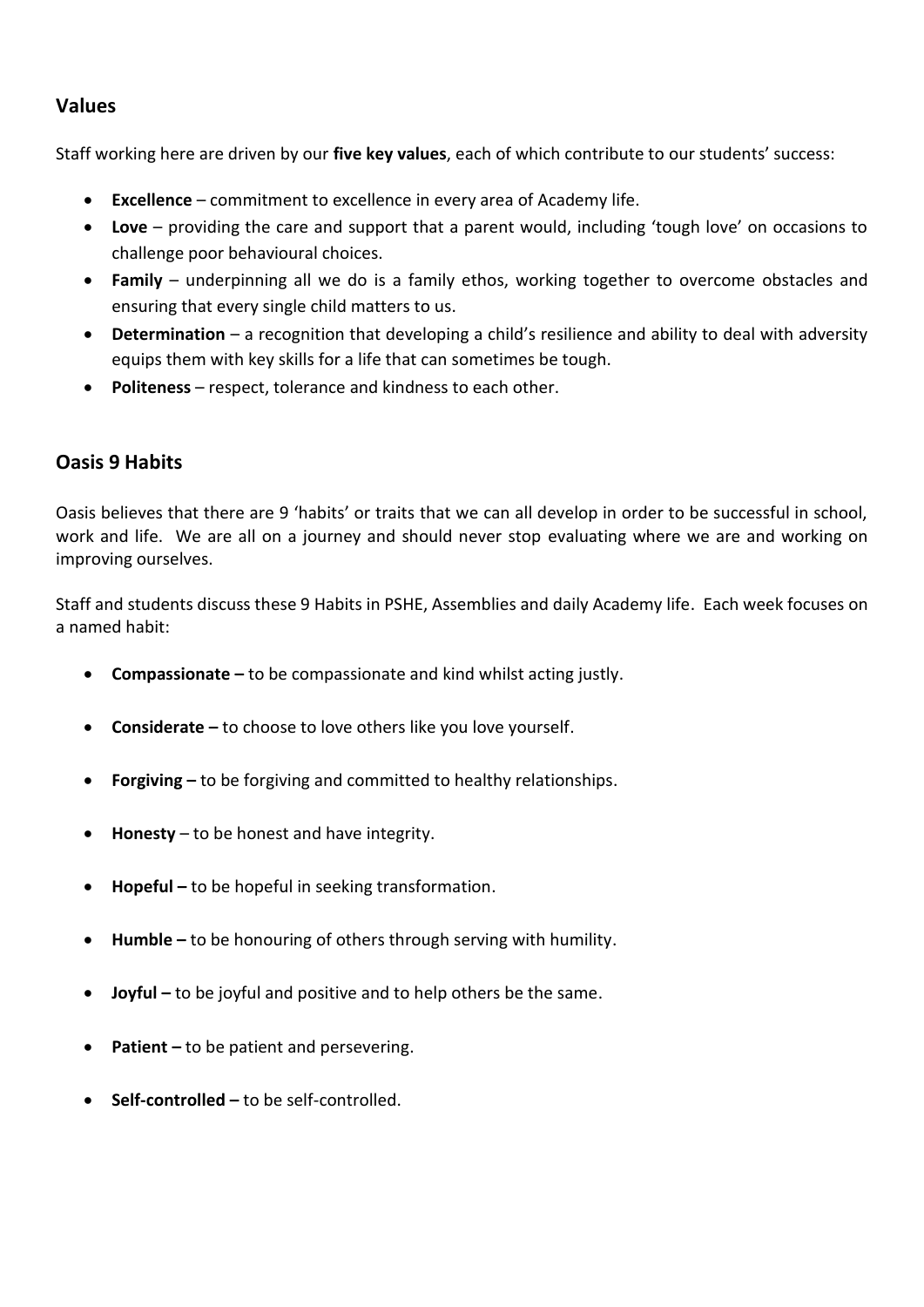# **Lever 2: Personal Development Curriculum**

#### *Character Education at Oasis Academy Coulsdon*

This curriculum consists of everything outside of the academic curriculum, and covers:

- 1. The 'taught' character curriculum:
- CEIAG (careers education, information, advice, and guidance)
- PSHCE (physical, social, health and cultural education)
- Enrichment activities (e.g. trips and visits, noncurricular courses or workshops)
- Extra-curricular programme (e.g. before and after school clubs and societies)
- 2. The culture created by staff behaviours and the systems and routines of a school. This is often less tangible and may be seen in the way assemblies are conducted, in mentor time/family time, in corridor conversations, and in signs and symbols around school. This is often summed up as 'the way things are around here'.

#### **PSHE Curriculum Overview**

| <b>Topic</b>                                                                                | Coverage                                                         |
|---------------------------------------------------------------------------------------------|------------------------------------------------------------------|
| Positive and healthy<br>relationships                                                       | Year 7 - Term 1                                                  |
| Stereotypes based on<br>sex, gender, race,<br>religion, sexual<br>orientation or disability | Year 8 Term 4                                                    |
| Sexual harassment and<br>sexual violence                                                    | Year 9 Term 4                                                    |
| The legal rights and<br>responsibilities<br>regarding equality<br>(Equality Act 2010)       | Year 10 Term 1 and 3                                             |
| Online and the media                                                                        | Year 7 Term 1 (Managing feelings)                                |
| <b>Divorce</b>                                                                              | Year 8 Term 3 (Personal Identity)                                |
| Contraception                                                                               | Year 8 Term 1 (Equality Act 2010)                                |
| <b>LGBTQ</b>                                                                                | Year 10 Term 1(Honour based                                      |
| <b>Families</b>                                                                             | violence, Forced Marriage, Domestic Violence -<br>same sex, men) |
| (different types of<br>relationships, marriage,                                             | Year 8 Term 3 Personal boundaries                                |
| forced marriage,                                                                            | Year 9 Term 3 Consent                                            |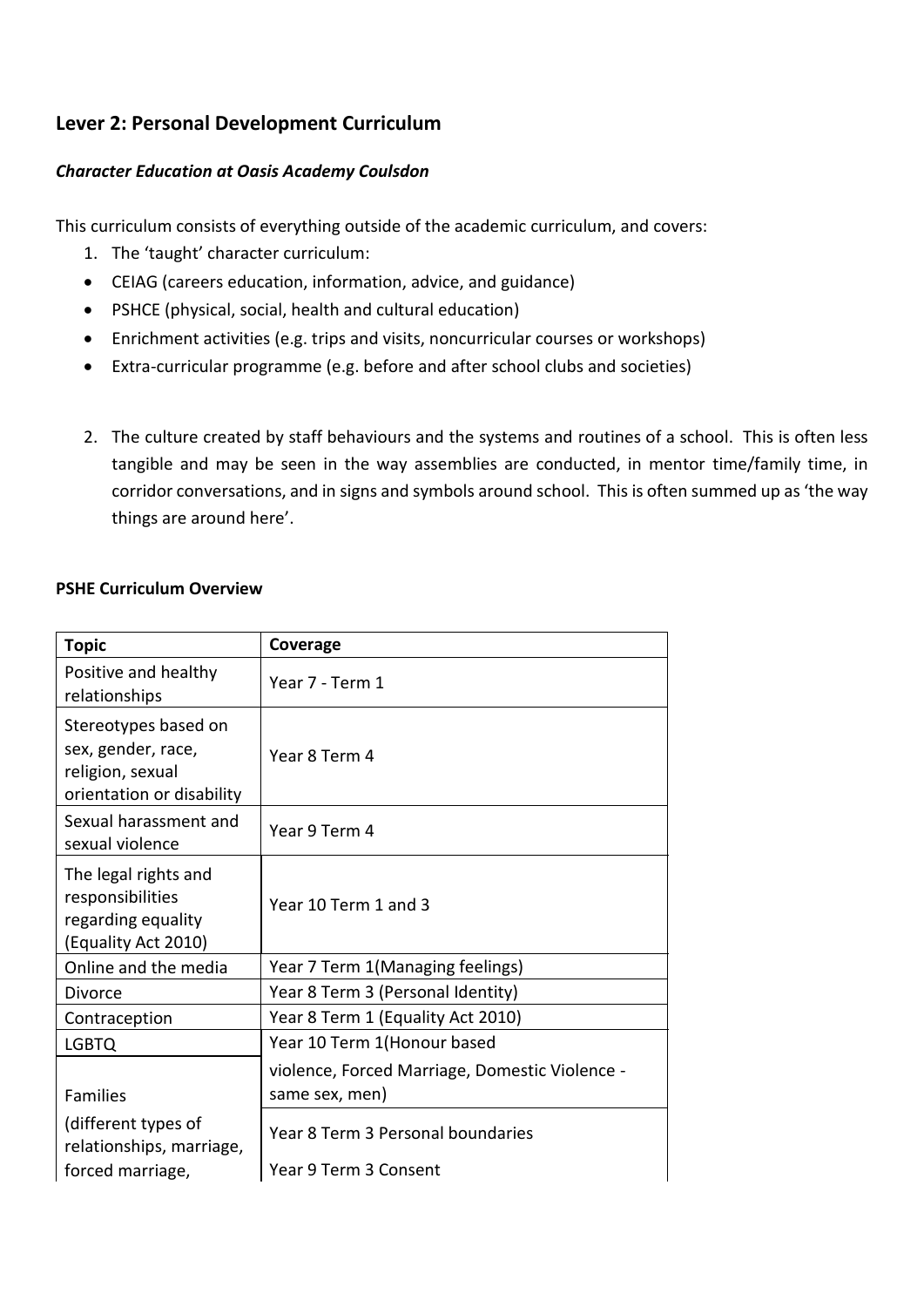| roles and<br>responsibilities of                                                                                                              | Year 10 Term 1 (Numerous topics)                                            |  |
|-----------------------------------------------------------------------------------------------------------------------------------------------|-----------------------------------------------------------------------------|--|
| parent)<br><b>FGM</b>                                                                                                                         |                                                                             |  |
|                                                                                                                                               | Year 8 Term 1                                                               |  |
| Grooming                                                                                                                                      | Year 7 Term 4                                                               |  |
| Sexual consent                                                                                                                                | Year 8 Term 5                                                               |  |
| Intimate and sexual<br>relationships, including<br>sexual health:                                                                             | Year 10 Term 3 (Revenge Porn)                                               |  |
|                                                                                                                                               | Year 10 Term 1 (Numerous topics)                                            |  |
| The facts about<br>reproductive health,<br>including fertility, and<br>the potential impact of<br>lifestyle on fertility for<br>men and women | Year 9 Term 3                                                               |  |
|                                                                                                                                               | Year 8 Term 3 (Personal identity)                                           |  |
| Menopause                                                                                                                                     | Year 9 Term 3 - Explicit                                                    |  |
|                                                                                                                                               | Year 10 Term 1 (Peer on Peer Abuse/Relationship<br>Abuse/Domestic violence) |  |
| Sexual pressure                                                                                                                               |                                                                             |  |
| Intimacy without<br>sex                                                                                                                       |                                                                             |  |
|                                                                                                                                               | Year 10 Term 1                                                              |  |
| Contraceptive<br>choices                                                                                                                      | Year 7 Term 3 (Within Puberty)                                              |  |
| Miscarriage                                                                                                                                   | Year 10 Term 1(Honour Based<br>Violence)                                    |  |
|                                                                                                                                               | Year 7 Term 4                                                               |  |
| Choices in relation<br>to pregnancy (keeping<br>the baby, adoption,<br>abortion and where to<br>get further help).                            | Year 8 Term 5                                                               |  |
|                                                                                                                                               |                                                                             |  |
| STI's, HIV and<br><b>AIDs</b>                                                                                                                 | Year 8 - Term 4 (Personal Boundaries i.e Sexual<br>Assault)                 |  |
| How to get<br>further advice                                                                                                                  |                                                                             |  |
|                                                                                                                                               |                                                                             |  |
| Alcohol and Drugs and<br>how they can lead to<br>risky sexual behaviour                                                                       |                                                                             |  |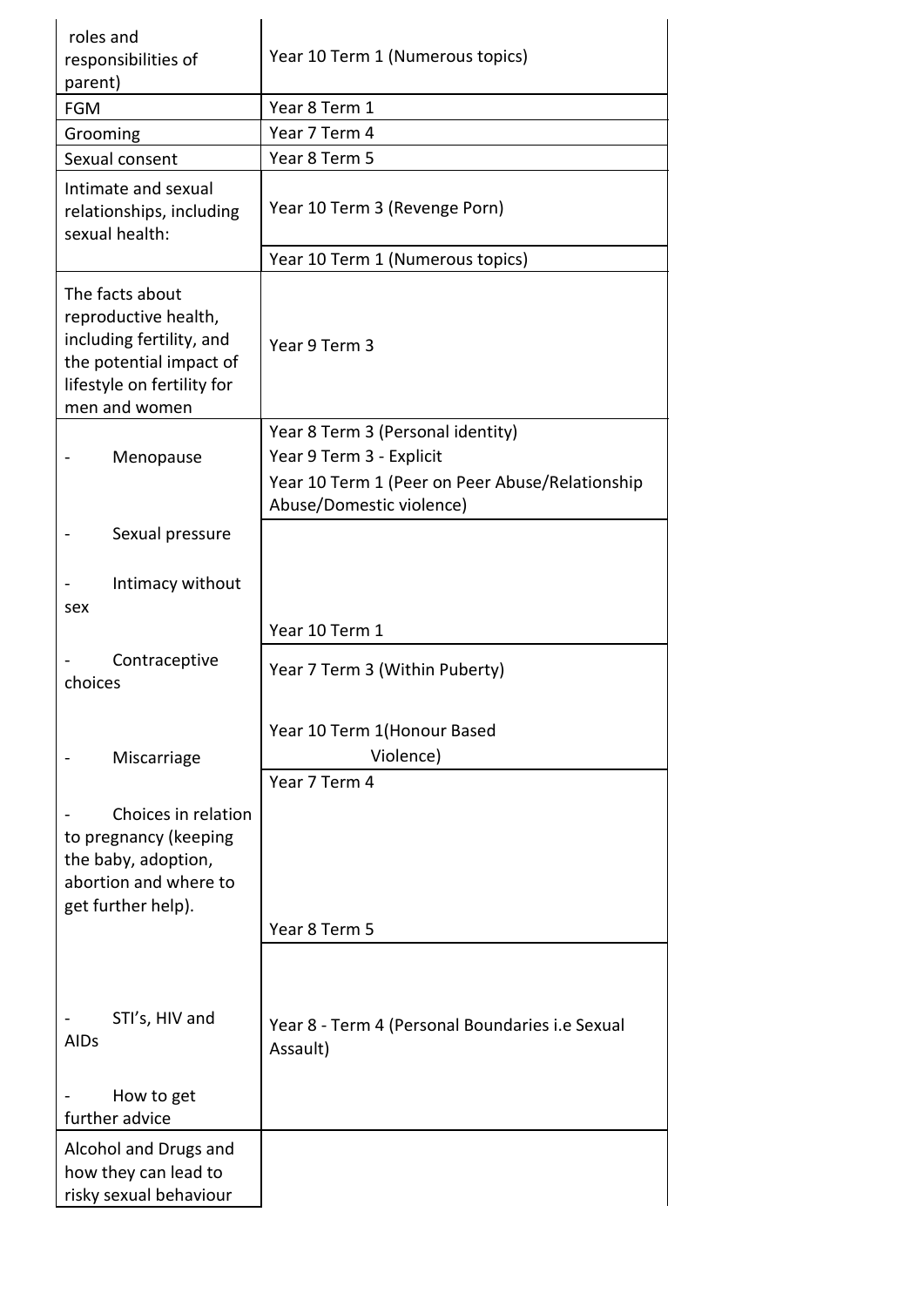| The Law including:<br>Marriage                                                             |                                                                          |  |
|--------------------------------------------------------------------------------------------|--------------------------------------------------------------------------|--|
| Consent                                                                                    | Year 10 Term 3                                                           |  |
| Violence against<br>women and girls                                                        | Year 10 Term 3<br>Year 9 Term 3                                          |  |
| Online behaviours<br>including image and<br>information<br>sharing (sexting,<br>nudes etc) | Year 9 Term 3                                                            |  |
| Pornography                                                                                | Year 9 Term 3<br>Year 11 (RSE Drop down day)                             |  |
|                                                                                            | Year 10 Term 3                                                           |  |
| Abortion<br>Sexuality                                                                      | Year 10 Term 3                                                           |  |
| Gender identity                                                                            | Year 9 - Term 3 (School Nurse)<br>Year 9 - Term 3 (School Nurse)         |  |
| Substance misuse                                                                           | Year 10 Term 3                                                           |  |
|                                                                                            | Year 11 (RSE Drop down day)                                              |  |
|                                                                                            | Year 10 Term 1 (Forced Marriage)                                         |  |
| Violence and<br>exploitation by gangs<br>Extremism                                         | Year 8 Term (Personal Boundaries i.e Sexual<br>Assault)<br>Year 9 Term 3 |  |
| Criminal<br>exploitation                                                                   | Year 9 Term 5 (Gangs)                                                    |  |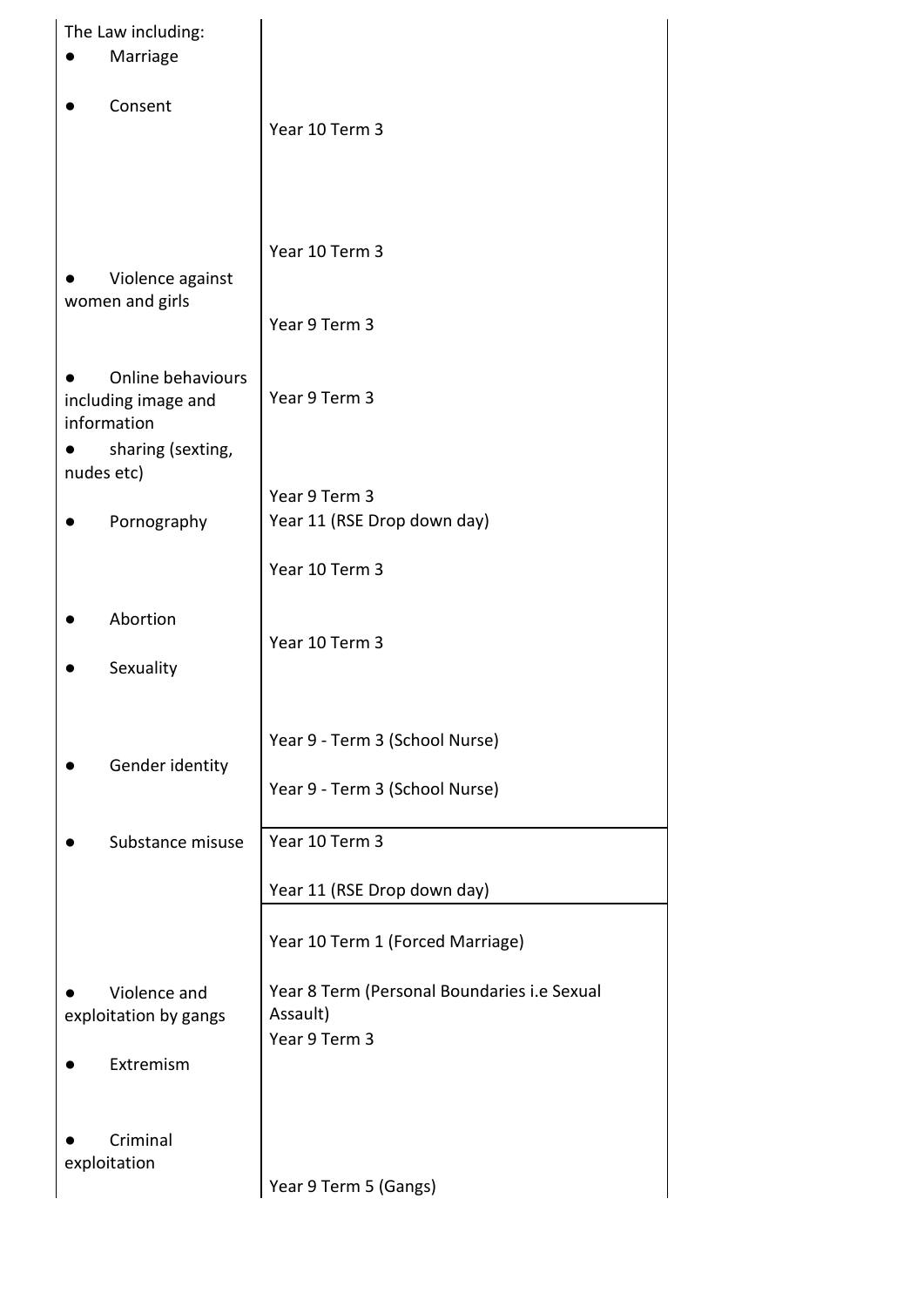|  | Hate crime |
|--|------------|
|  |            |

**FGM** 

## Year 10 Term 1 (Numerous topics)

Year 8 Term 1 Year 9 Term 3

Year 9 Term 3 Year 10 Term 3 (Revenge Porn and Law)

Year 10 Term 3

Year 8 Term 3 (Personal identity) Year 9 Term 3 - Explicit

Year 8 Term 3 Year 9 Term 3

Year 7 Term 4 Year 8 Term 2 Year 9 Term 5 Year 10 Term 3

Year 9 Term 5

Year 8 Term 3 (Personal identity) Year 8 Term 5 (Online Safety)

Year 9 Term 5

Year 8 Term 1

Year 7 Term 3 (Puberty) Year 10 Term 1 (Honour based violence)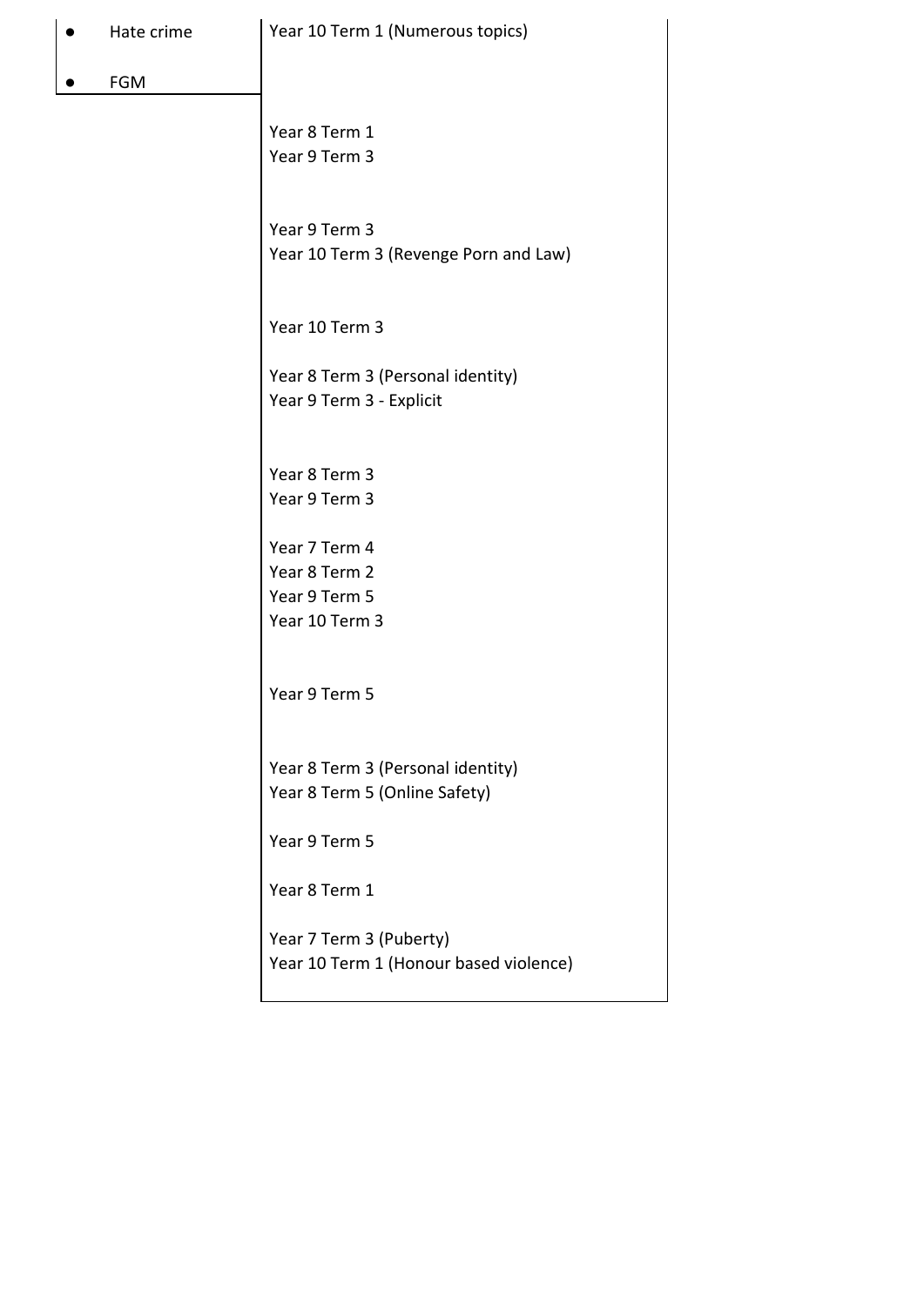# **Lever 3: Academy Behaviour Systems, Structures and Routines**

The academy's behaviour system aims to ensure all students have the best access to outstanding learning and personal development. It has the academy's 5 core values at its very heart – achieving excellence in all we do through a family approach. We are committed to ensuring that all our students leave the academy with strong academic achievements in addition to being well-rounded young people able to live successfully and happily in a demanding world.

As with all effective systems, it is dependent on being simple and understood by all.

## **Rewards**

- 1. All staff offer positive and specific praise for all children on a consistent basis. This may be in the form of verbal praise, merits and contacting home.
- 2. Students earn **merits** for every aspect of Academy life (attendance, classwork and homework performance, service, enrichment participation and showing evidence of positive character traits). These merits are recorded in students' record books and collected in weekly.
- 3. In addition, staff are encouraged to award 'Golden Slips' to students for excellent effort or attitude. These slips gain the recipient first entry to the Diner at lunchtimes for a week.
- 4. Students belong to one of 4 Houses Everest, Pacific, Redwood or Sahara. Merits count towards the House competition where students compete to win the coveted House Cup.
- 5. Each week Family Leaders identify 'stars of the week'. There are termly rewards assemblies where students receive certificates, badges and prizes for their contributions to Academy life.
- 6. Rewards are also used to identify those students who qualify for termly rewards events.
- 7. The Student Council is looking at the rewards system in 2022 to develop further how this key area of academy life can be improved further.

# **When behaviour is unacceptable and disrupting learning:**

1. The student will be given a clear verbal warning.

2. If the student chooses to continue their poor behaviour, their teacher will issue them with a demerit. This demerit is recorded on Bromcom.

3. If a student receives 2 demerits in a day, they will receive a 30 minute detention held on the same day.

4. If a student continues to behave poorly after a warning, they will be removed from the lesson and will work under the supervision of a senior member of staff in the Reintegration Room until they are ready to return to lessons. It is hoped this will be their next lesson but will not happen until they have demonstrated they are ready. Any student removed from a lesson will receive a 50 minute detention to be held the same day. Parents will be notified by MCAS. Removal from a lesson allows the other students to learn without further disruption and gives the student the opportunity to reflect on their behaviour choices.

5. Any student receiving 4+ demerits in a day will be removed from lessons for the rest of the day and Family Leaders will contact home to discuss next steps.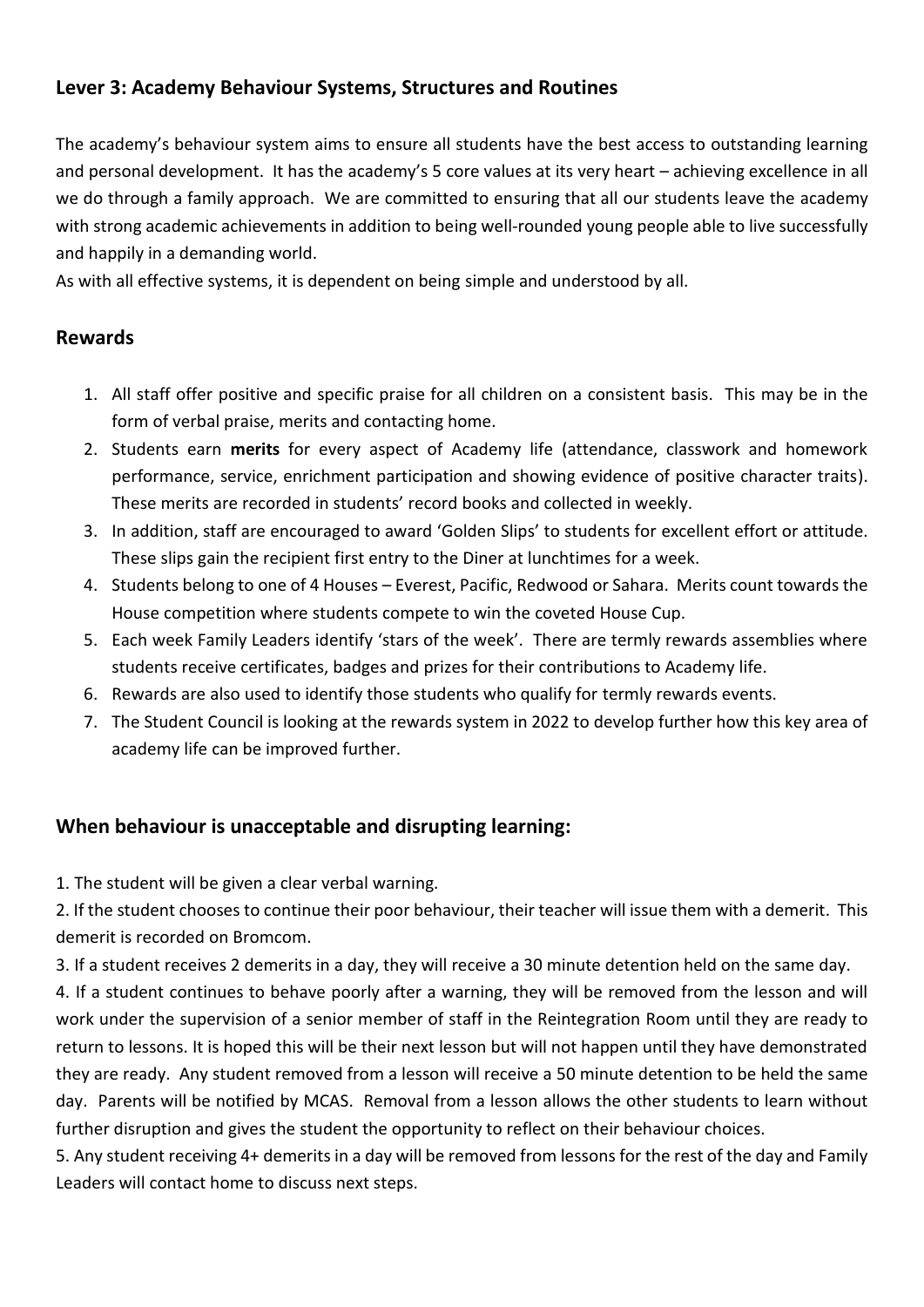6. Any student leaving their Record Book at home should receive an automatic 50 minute detention and will have a one-day Record Book.

7. Demerits can be given without warning for certain reasons. These include breaches of uniform, lateness to school/lessons, unruly behaviour in corridors, lack of homework, chewing gum and eating in prohibited areas.

8. More serious behaviour issues or repeated disruption to others' learning can result in other consequences:

- Being placed on report to mentor, Family Leader or Senior Leader.
- Academy Leadership Detention (each Thursday from 3.20pm 5.00pm).
- Saturday detention.
- Behaviour Support Plans.
- Education in an alternative provision for a period of time.
- Fixed term exclusion.
- Permanent exclusion.

11. More serious behaviour may include: bullying, truancy, rudeness to staff, swearing, fighting, damage to Academy property, racist/sexist/homophobic language, and poor behaviour off-site whilst wearing Academy uniform. This list is not exhaustive and more serious consequences are subject to the decision of Family Leaders, Faculty Heads and Senior Leaders.

# **Restorative Justice**

Restorative justice enables a wider view of Academy discipline. For restorative justice we think beyond students breaking our rules but also the wider impact of it causing harm to students, classroom/school culture and the community. Therefore, from a restorative justice perspective, a just response must address not only the wrongdoing, but also the harms involved. If all the interested parties are willing, the practice of restorative justice is a way to help students understand and discuss those harms. Through meetings student learn how to repair them. The aim is to lead to transformational changes in students' lives as well as their schools and communities.

Examples of restorative justice may include: a meeting between a student and a teacher they have been rude to or staff supervising a discussion between students who have had a falling out.

## *Restorative Justice asks the following set of questions:*

- 1. Who was harmed?
- 2. What are the needs and responsibilities of all affected?
- 3. How do all affected parties together address needs and repair harm?

Restorative Justice emphasises restoration by working with all parties in the conflict involved in working out how to repair that harm. It pays attention to community and victim's needs in addition to the accountability of the person who caused harm. By practising Restorative Justice there is a commitment to strengthening Academy relationships and the sense of rebuilding a sense of justice that can sometimes be lost when applying the traditional school disciplinary procedures. These procedures can neglect this when there is a haste to punish offenders.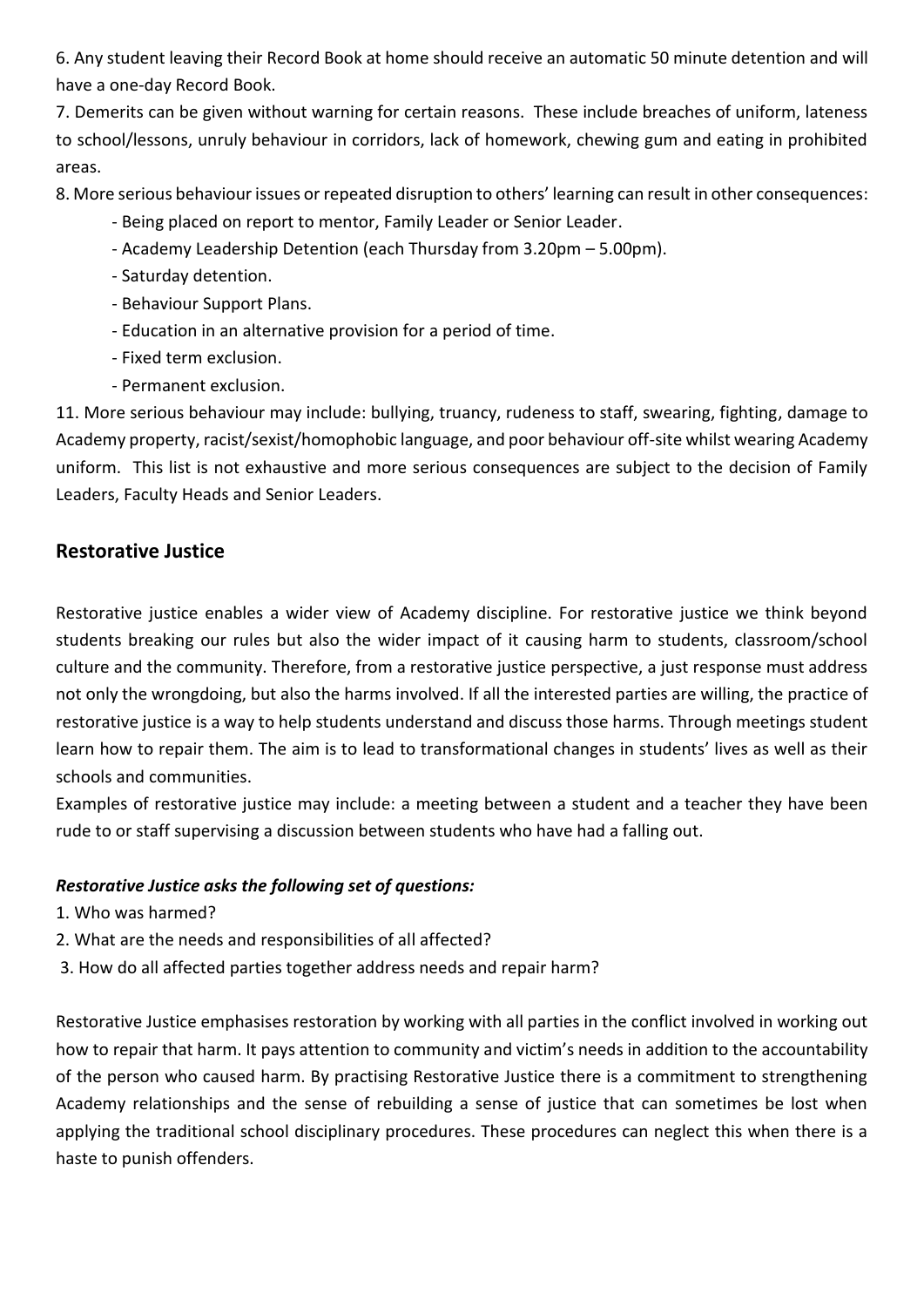The main aspects of Restorative Justice are:

- 1. Inclusion of all parties
- 2. Encountering the other side
- 3. Making amends for the harm
- 4. Reintegration of the parties into their communities

## **Daily Routines**

Students follow a clearly defined set of routines each day – aimed at ensuring they are safe, well prepared and able to focus on their learning free from distractions.

## **Check-In**

- Students can enter the Academy from 7.45am each morning. Food is served in the Diner.
- Year 11 students check-in at the Plaza at the front of the academy. There they will hand mobile phones in (see next paragraph) and be checked for readiness to learn (uniform, Record Book and pencil case).
- All other year groups enter via the black gates next to the bike sheds and assemble in their designated playground area at 8.20am. There they will line up in alphabetical order and their mentor will collect in phones and check equipment. Daily announcements will be given by their Family Leader and/or Senior Leader. They will then walk quietly to their mentor room with mentors.
- Check-In is quick and ensures that students begin each day positively. Any equipment and uniform issues are dealt with immediately.

## **Mobile Phones and smart watches**

- Mobile phones and smart watches are banned from the Academy site.
- We acknowledge that many parents want their children to have phones for the journey to and from school each day.
- However, we know that phones are a major disruption to learning. There are other safeguarding reasons behind the decision to ban them – many bullying issues revolve around social media and the negative aspect of phones. We are also well aware that, in many schools, phones can be used to invite negative influences to the gate and thereby risk the safety of students and staff. There is also the obvious risk of damage, loss or theft of phones.
- The rule is simple and clear for all to follow.
	- Students are required to hand their phones in for safe-keeping at check-in. Phones are stored in named plastic envelopes and placed in mentor boxes.
	- These boxes are then kept securely in an area covered by CCTV.
	- Phones are returned to students at the end of the academy day.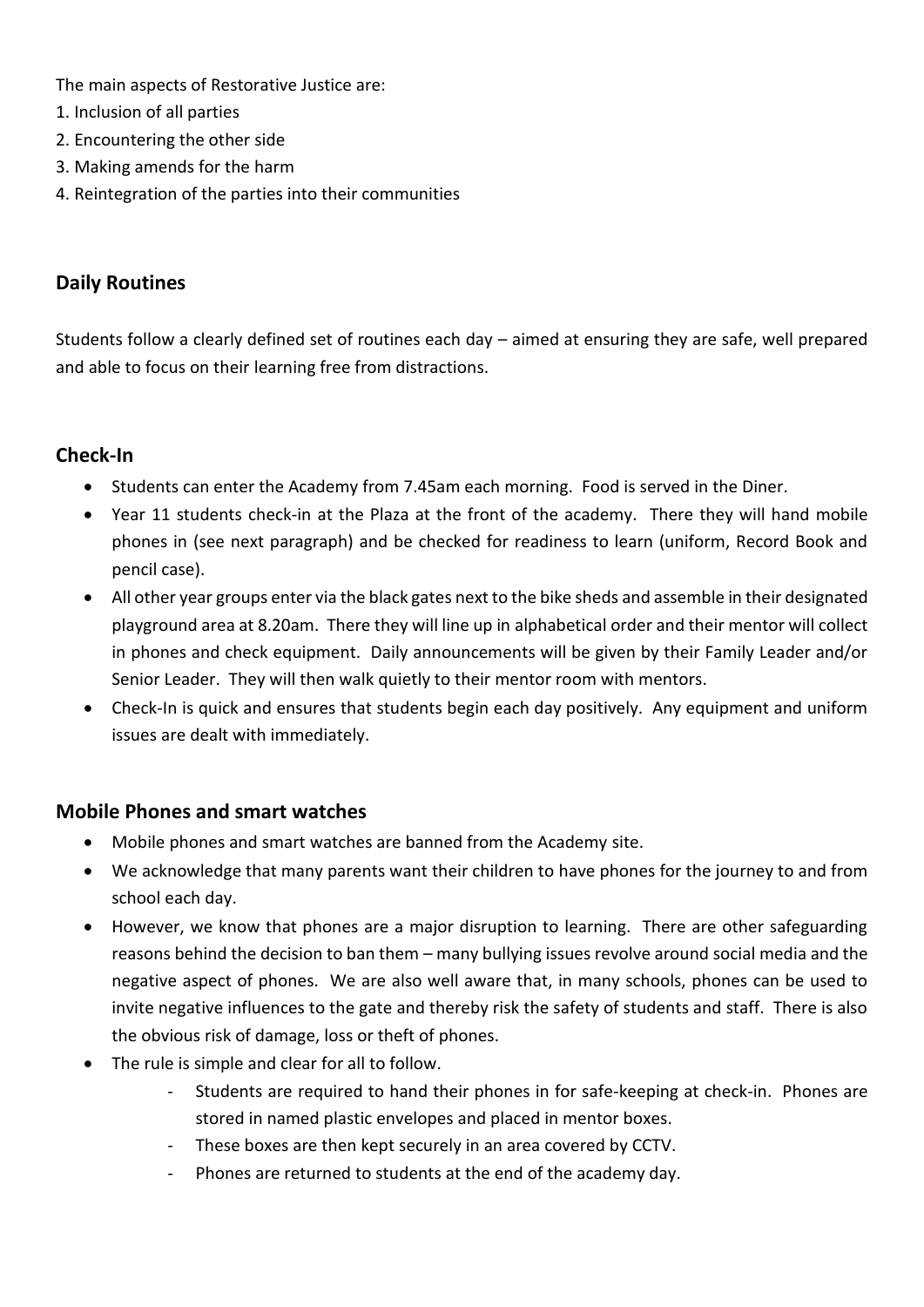- Any phone seen or heard at *any point* in the academy day will be confiscated. From the moment students walk through the black gate (Years 7-10) or Main Reception/Internet Café doors (Year 11) the rule applies. Please note this also applies to after-school clubs and after 3.10pm anywhere in the Academy building.
- Regular checks will be made. Any student found in possession of a mobile phone will receive a consequence on the first occasion and confiscation thereafter.
- Any phone confiscated will be kept by the Academy for a period of **four weeks**, thereby acting as a real deterrent and eliminating disruptions to learning. SIM cards will not be returned within the confiscation period.
- Confiscation is the Academy exercising its right to do so as circumscribed by Section 91 of the Education and Inspections Act 2006, which enables us to, *"confiscate, retain or dispose of a pupil's property as a disciplinary penalty"*
- The rule also applies to smart watches with internet connectivity.
- Parents needing to contact their child should leave a message with the receptionist.

# *Please note the Academy will not spend valuable learning time investigating any loss or theft of a phone. Students must store their device safely in school – any choosing to disobey the rule do so at their own risk.*

## **Line-ups**

- Year 7-10 students line up briefly after break and lunch to ensure they are ready to learn.
- Uniform and equipment are checked.
- Their teacher accompanies them to lessons where they are expected to begin work immediately on arrival.

## **Check-Out**

- All students gather with their Family Groups at the end of each day for check-out.
- Any student with a detention is escorted to the detention venue.
- Mobile phones are returned to students.
- Final messages are relayed before students are dismissed in an orderly fashion.
- Students in detention receive their phones once the detention has been completed.

## **Uniform, make-up, hair and jewellery**

- Students are expected to take pride in their appearance and the Academy uniform.
- A uniform ensures that all students can be identified as belonging to the Oasis family and is in many ways a cheaper way of dressing, removing some of the inequalities often seen when students can wear their own clothes.
- All parents receive a uniform list when their child joins the Academy. To recap: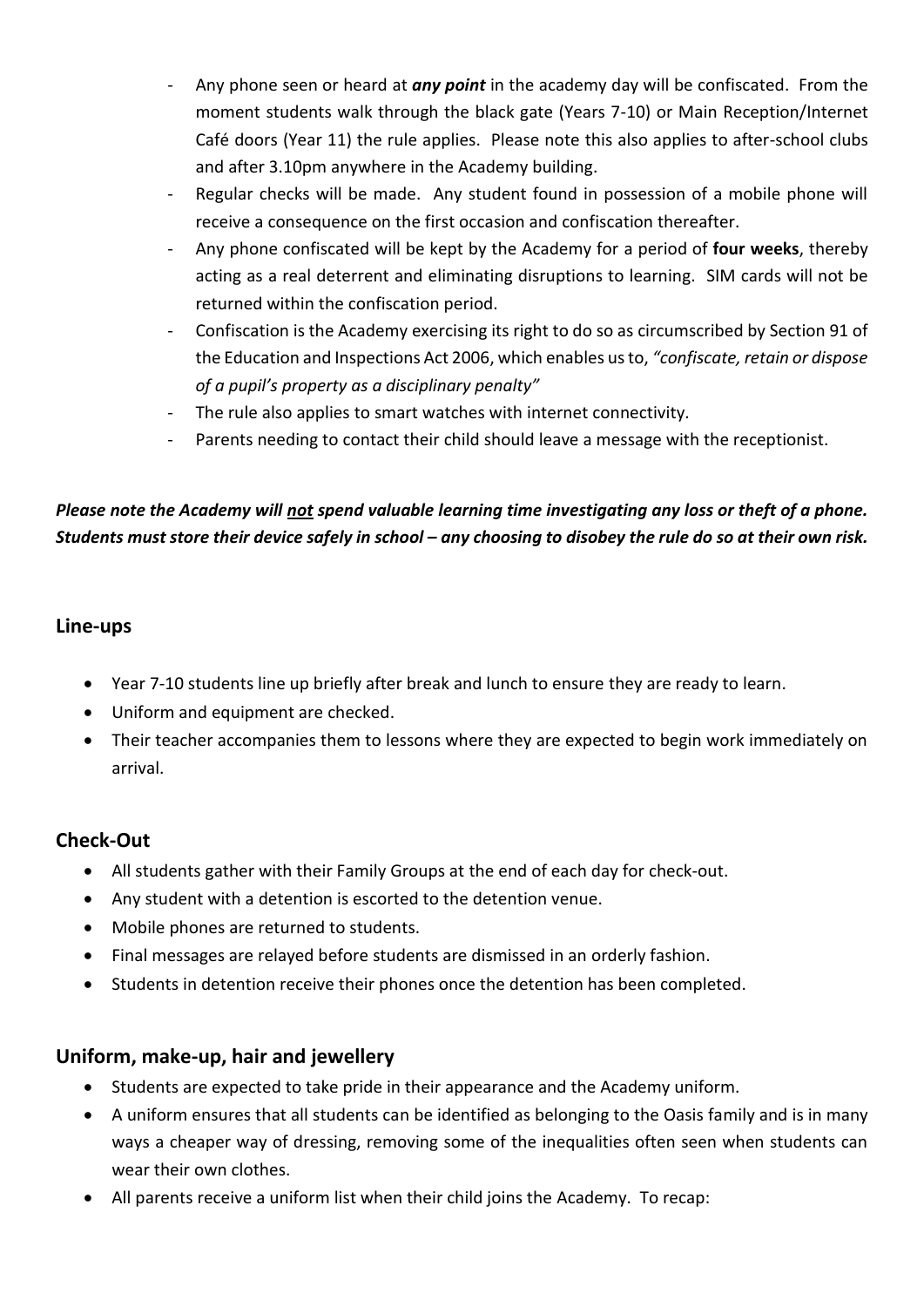- Please ensure all uniform is marked with your child's name.
- Black blazer with Academy badge.
- White shirt.
- Tie (Green for Years 7/8, Blue for Years 9/10 and Black for Year 11).
- Year 11 prefects wear a silver tie.
- Black polishable shoes. No trainers, boots or canvas style shoes permitted.
- Dark socks.
- Black trousers or skirt.
- Hairbands should be black or dark blue.
- The only permitted jewellery is a wristwatch (no smart watches). No rings, bracelets, chains or earrings are allowed. Students are permitted to wear a transparent piercing 'plug' in place of their jewellery.
- Hair should be presentable and safe. Hair bands should be black, blue or green. Hair dye and coloured streaks are prohibited. Hair must not be shaved below a 2 grade. Tracks, tramlines, designs, Mohawks and steps are not allowed. Please ensure that tracks or lines are not shaved into eyebrows.
- No make-up or false nails and nail varnish.

# **Horizons**

- Every student will be provided with an i-Pad as part of the Horizons project.
- The project supports the vision of equal opportunities for all by ensuring equality of access to technology and the resources and knowledge that it facilitates.
- The device remains the property of Oasis Community Learning at all times. All users must adhere to the rules around appropriate usage. Failure to do so may result in the device being confiscated or, in some cases, further consequences being imposed.
- The device remains in the care of the authorised user until they are required to return it. The return of the device can be requested at any time.
- In order to get a device, a student must sign a Home Use agreement. If they are unwilling to sign, the device will not be issued to them.
- In order for the device to be allowed home, the agreement must also be signed by the parent/carer.
- Students are allowed to configure and customise the device as if it were their own, on the understanding that the exterior surfaces of the device and case are maintained in the same condition as when issued to them.
- The device will be given to students in a rugged case. The device must be kept in this case at all times.
- Students should transport the device safely using a school bad for additional protection.
- Devices should never be left unattended in the Academy or elsewhere.
- The devices are insured against theft or accidental damage. However, parents/carers may be invoiced for the loss or intentional damage to any device.
- Any damage to or loss of equipment (including the case and charger) must be reported to the Academy immediately. A spare will be issued is any device is faulty, accidentally damaged or stolen.
- Any lost devices will be placed in 'Lost & Stolen' mode which prevents it being used. It also allows the location of the device to be tracked – this information may be passed on to the police.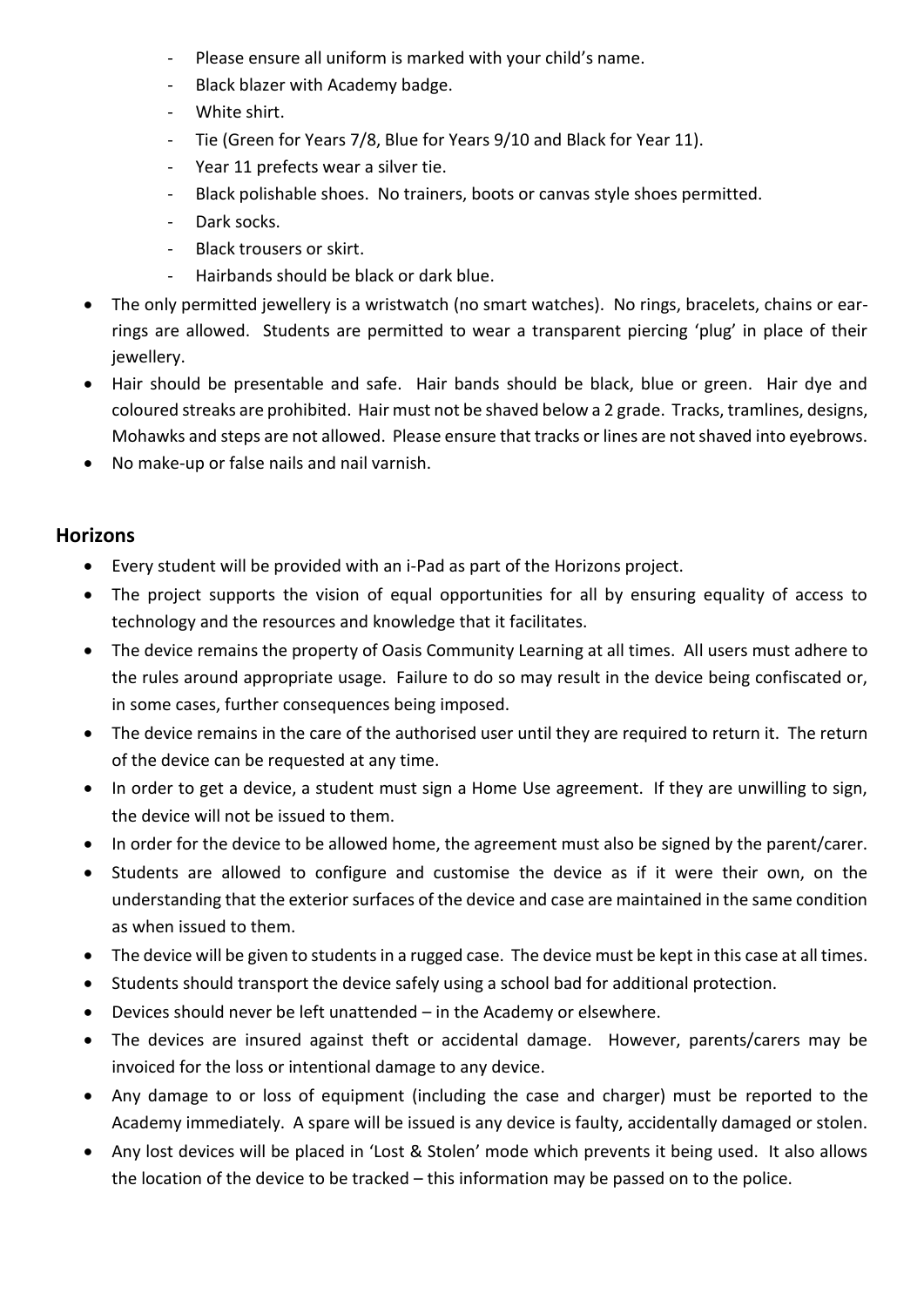- If a device is stolen outside of the Academy, parents/carers are required to obtain a valid crime number for the police in order to avoid being charged for a replacement.
- Students must bring their device and charger into the Academy every day ensuring that it is fully charged. Failure to do so affects students' learning opportunities and is disruptive for teachers supervising classes.
- Any student bringing an uncharged device to school will be given a demerit. However, opportunities to recharge devices will be provided for those occasions when a lesson activity drains the battery or for older devices.
- Any student leaving their device at home will be given a same-day 50 minute detention. There are no spare devices so they will need to work on paper for the day and then copy up on the device at home that evening.
- Parents/carers may also be called and asked to bring the device to the Academy.
- The Academy will provide a safe place for devices to be stored at times when they might not be needed e.g. a PE lesson.
- The device remains the responsibility of the student at break and lunch. Extra care must be taken at these times to ensure that it is not damaged.
- Restrictions to certain internet sites will be restricted in line with the behaviour and E-Safety polices of Oasis Community Learning.
- IT Services will deploy security and web filtering software to the devices to ensure that internet access is conducted in a safe manner and users are protected from accessing inappropriate content. Filtering is in place whenever the device is used, whether it is in the Academy or in the user's home.
- The Academy is alerted at any time inappropriate or dangerous activity is detected. Students must be aware of this understand that consequences may be imposed if warranted.
- However, the Academy still requires parents and carers to supervise the safe usage of their child's device. We cannot be held responsible for any activity users partake in on the device whilst at home. We suggest that parents ask their child to keep the device downstairs at bedtime – an ideal opportunity too for the device to be charged overnight.
- The device will connect automatically to the Academy's Wi-Fi. Students are free to use their own Wi-Fi when at home.
- They are free to use the device at home as if it were their own, subject to the rules around appropriate usage. They can therefore use the device to follow personal interests outside of the Academy.
- Social media access forms part of a young person's digital persona. Therefore, our students will have access to social media services on the device, subject to parental control. We ask parents to consider social media age limits and monitor their child's use if they allow them to access such sites.
- Printing will not be available from the device.
- The device is a tool for learning. Therefore, access to it will never be used by the Academy as a consequence for poor behaviour unless the incident directly relates to the misuse of the device itself, another student's device or if the incident was perpetrated through the use of the device.
- The device is protected by a six digit pin number. The pin should only be known by the user and never shared with others. This pin can be remotely re-set by Oasis IT Services if forgotten by the user. When not using the device, students should ensure the case is closed to activate the passcode.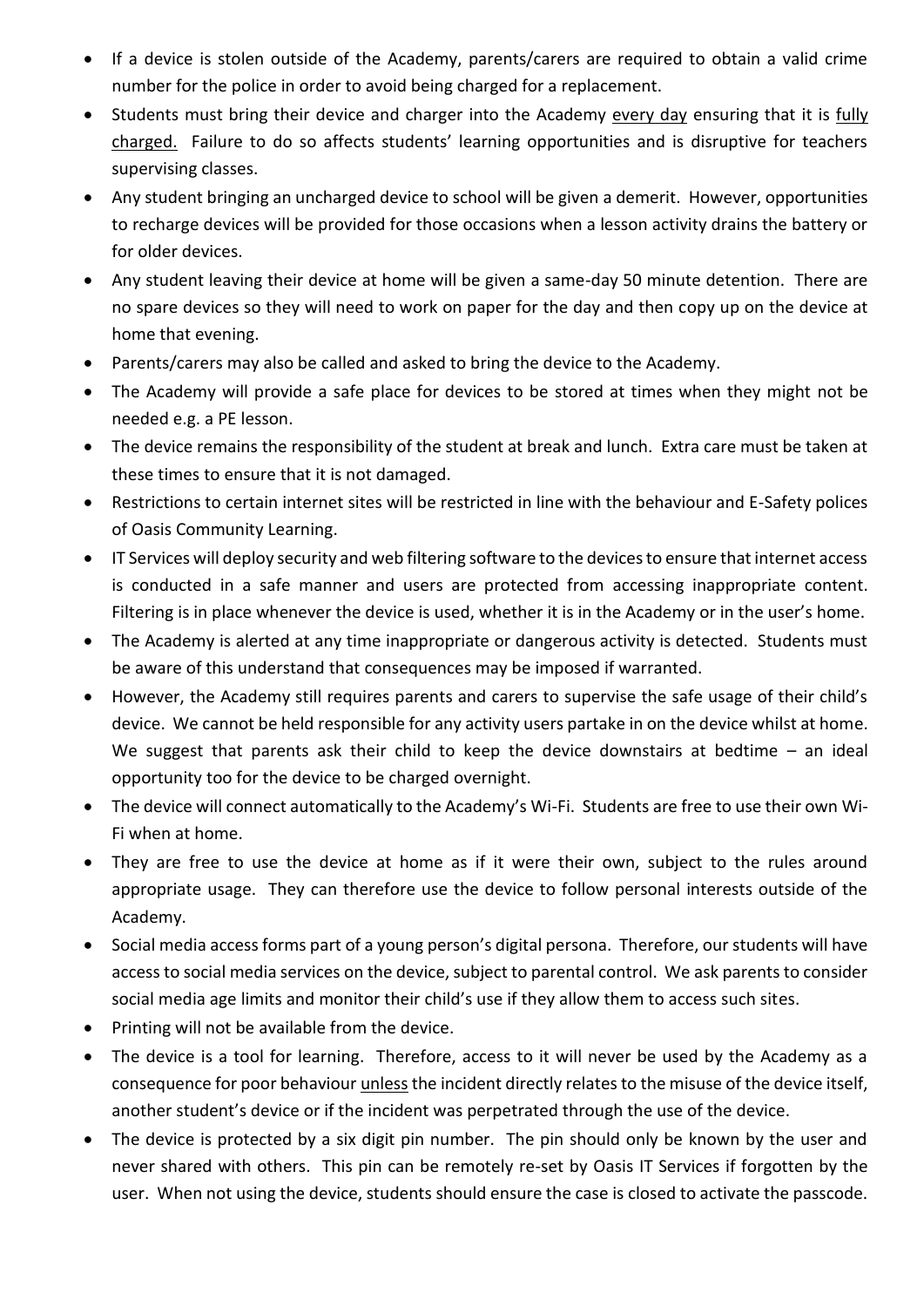- Users may also choose to make use of the biometric fingerprint reader used to unlock the device. This is optional and the digital representation of the fingerprint is not available to Oasis or IT Services. It is stored only on the device and will be deleted when the device is returned after use.
- Any student using the device inappropriately or failing to look after it adequately may have it taken away from them or only be able to use it whilst under staff supervision. The Academy reserves the right to prevent devices being taken home each evening if there are concerns that it is being misused whilst at home.
- In certain circumstances the Academy will also surrender a device to the police in order to assist in the detection or prevention or crime.
- All staff, students and parents/carers will be encouraged to download the Safer Schools App a resource providing up to date advice and support on safe digital use.
- PSHE sessions and assemblies will also cover on-line safety at regular times.
- Should an authorised user fail to return a device when requested e.g. when leaving the Academy, Oasis will follow up and may take legal proceedings to recover the costs of replacement.
- Users are not permitted to take the device outside of the UK without written permission from the Principal.
- The device must be used in the classroom as directed by the teacher students must listen to instructions and do exactly as requested, including placing the device down and closed when required. Students must not use the device when the teacher gives the instruction, **"devices down".**
- The device must only be used in class to complete the tasks outlined by staff. Students must not complete work for other subjects or homework in a lesson unless authorised by their teacher. They must never access personal interest sites in a lesson, unless required to do so by the teacher.

#### **Horizons – Golden Rules**

- **1. Bring device and charger to the Academy every day.**
	- **Device left at home = 60 minute detention**
- **2. Ensure it is charged overnight every day.**
	- **Uncharged device = demerit**
- **3. Keep it safely stored in its case; transport it carefully in a school bag.**
- **4. You are responsible for it – look after it and keep it safe. Report any loss or damage immediately.**
- **5. Remember everything you do on it is tracked – only access appropriate material. The will be consequences if you choose to use it improperly.**
- **6. Ensure you set the 6 digit password (and biometric fingerprint if you wish). Never leave the i-Pad unattended without closing the case.**
- **7. Follow all teacher instructions on using the i-Pad in class. The words "devices down" indicates that it must be placed on the desk and left alone for that part of the lesson.**
- **8. You must upload the Safer Schools App – this will give you important and regular safeguarding updates.**
- **9. The i-Pad remains the property of Oasis. It must be returned whenever requested.**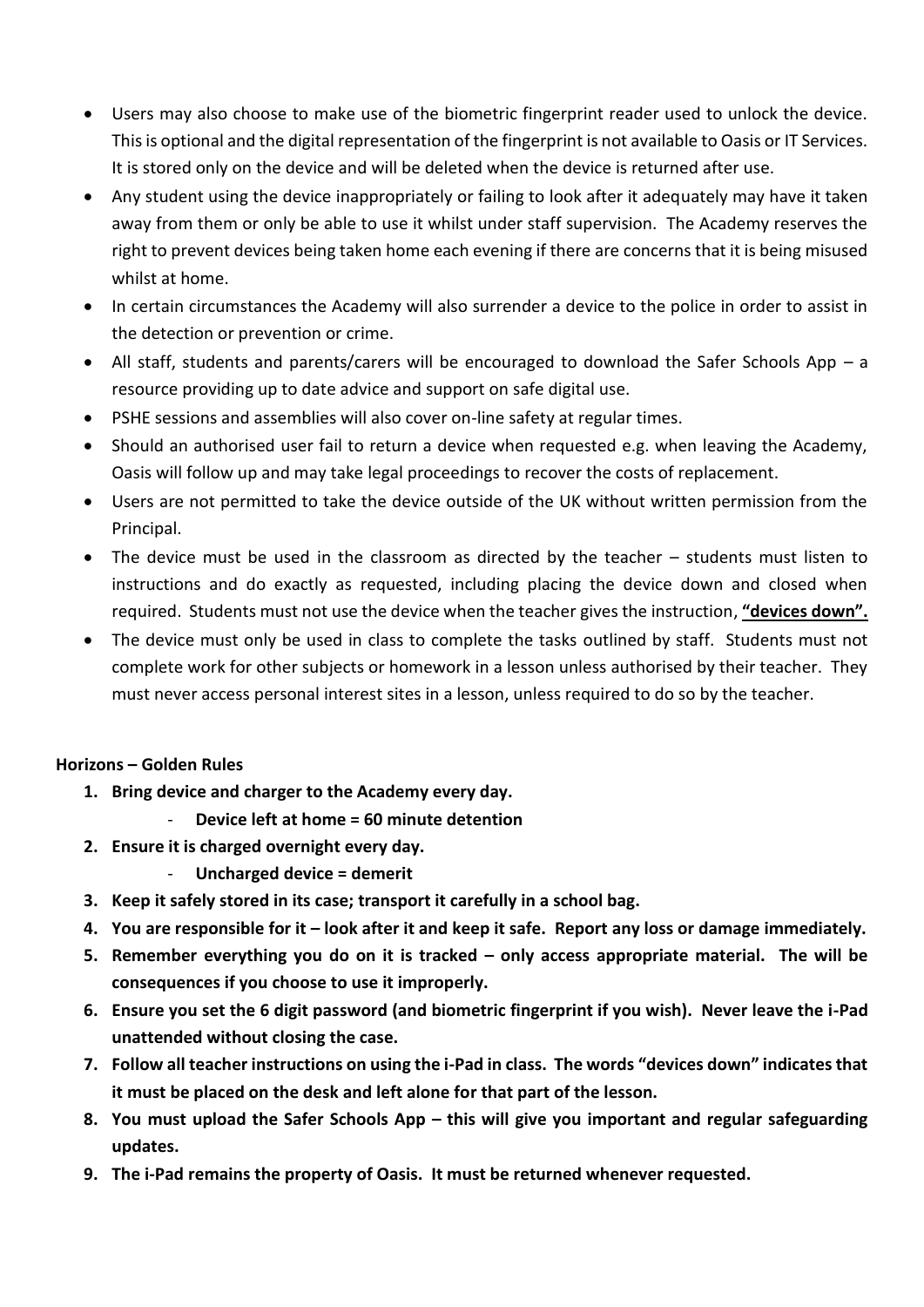# **Roles and responsibilities**

#### *The National Directors*

The Monitoring and Standards Team (MST) evaluate the impact of the Academy behaviour strategy on learning. The MST give feedback and identify next steps for the Principal and Regional Director.

#### *The Regional Director – Mrs Lee (Mr Bradshaw covering maternity leave)*

The Regional Director is responsible for monitoring the effectiveness of each Academy's behaviour protocol and holding the Principal to account for its implementation

#### *The Principal – Ms Green*

The Principal is responsible for reviewing and approving this behaviour policy. The Principal will ensure that the Academy environment encourages positive behaviour and that staff deal effectively with poor behaviour and will monitor how staff implement this policy to ensure rewards and sanctions are applied consistently.

#### *The Behaviour Lead – Mr Pelling*

The behaviour lead will support staff in implementing this policy, monitoring the behaviour across the Academy and monitoring the behaviour of individuals on Behaviour Support Plans. The senior leadership team will support staff in ensuring that they take ownership in responding to behaviour incidents.

#### *Family Leaders*

Family Leaders hold responsibility for the behaviour and attendance of students in their Family. They and the mentor are the first port of call for parents. They work alongside the Behaviour Lead to focus on the behaviour and personal development of the students in the Academy.

#### *Teaching Staff and mentors*

Staff are responsible for:

- Being role models of positive behaviour
- Reminding students of key unacceptable behaviours and the rules
- Implementing the behaviour policy consistently
- Providing a personalised approach to the specific behavioural needs of particular students
- Recording and reporting behaviour incidents.

#### *Parents & Carers*

Parents should be informed about examples of good student behaviour and/or a positive or negative change in behaviour. Partnership between family and Academy is vital for the promotion of an effective behaviour protocol. Parents will be notified when an aspect of the Academy's behaviour protocol changes and they will have the opportunity to feed back.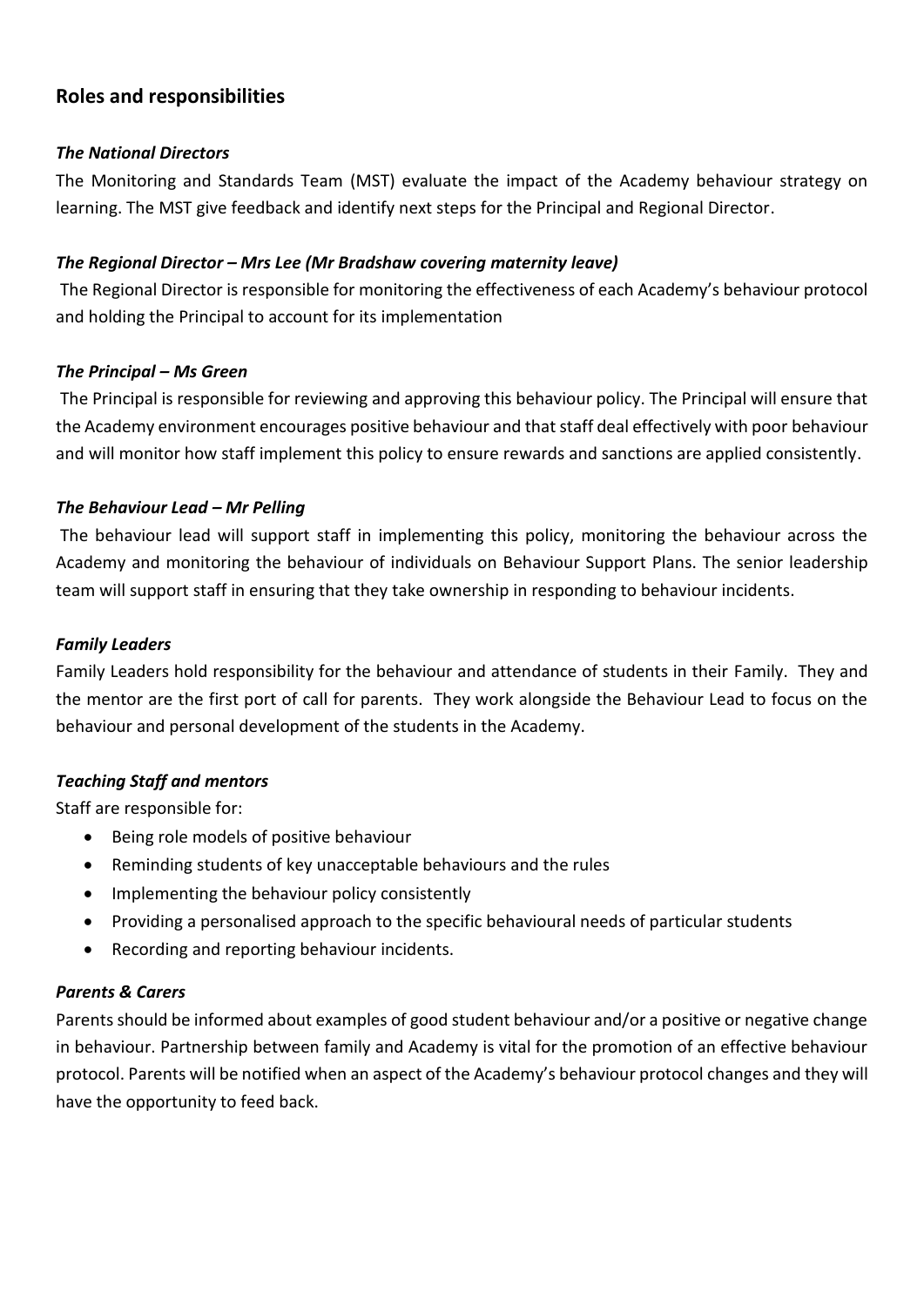Parents are expected to:

- Support their child in adhering to the Home/School agreement and student code of conduct
- Attend parents' evenings and information evenings
- Inform the school of any changes in circumstances that may affect their child's behaviour
- Discuss any behavioural concerns with the mentor or Family Leader promptly

#### *Students*

Students should be fully aware of rewards and consequences for behaviour. They should be encouraged to take ownership of their own behaviour to enable them to become effective members of their community.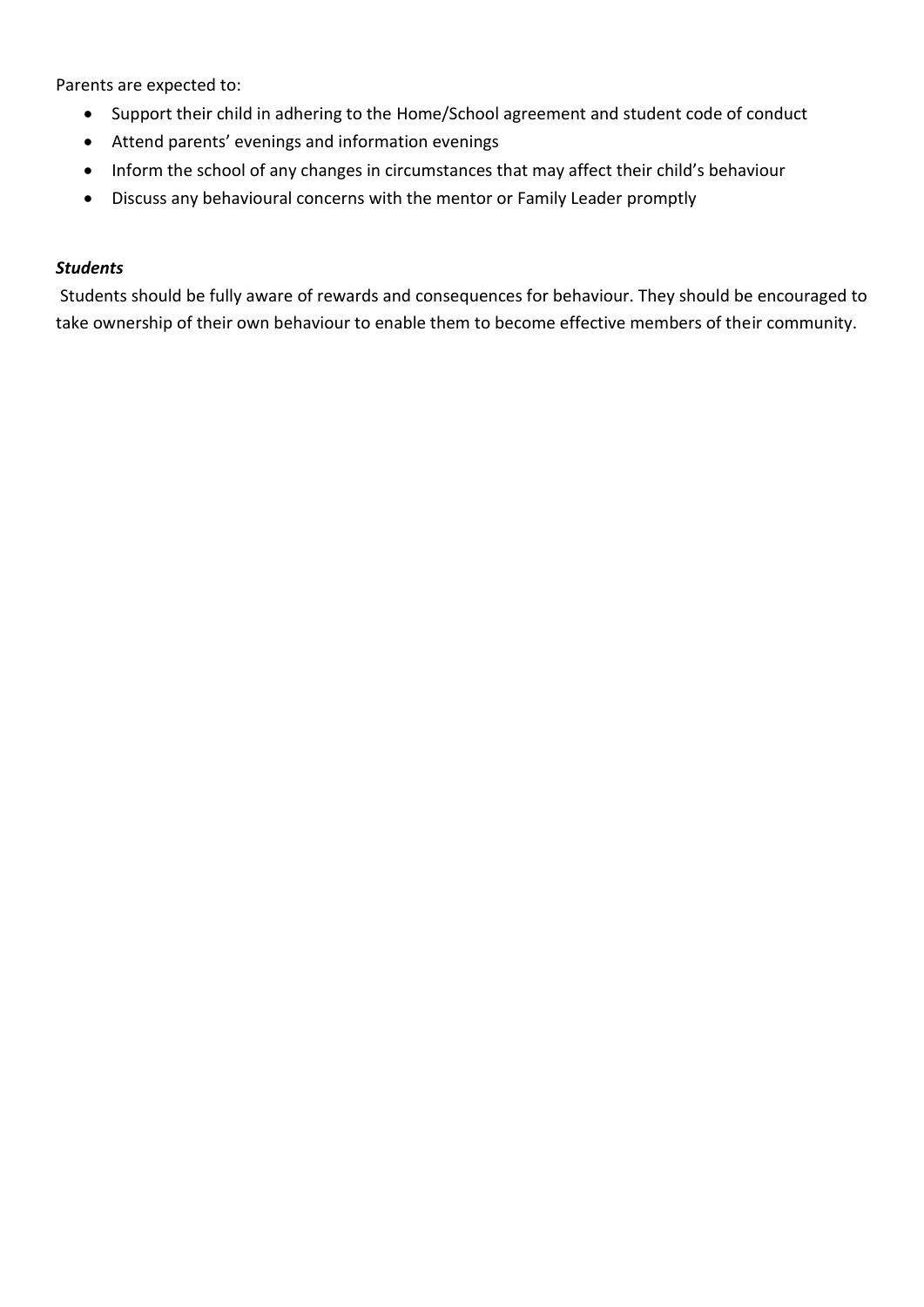# **Lever 4: Behaviour Training and Professional Development**

#### *Leaders*

- Leaders are trained on using Academy systems to ensure behaviour monitoring is robust and effective.
- Pastoral staff have clear targets and accountability to ensure the vision of behaviour for learning is achieved. Less than effective practice is challenged quickly and improved.
- Leaders are committed to on-going pastoral professional learning for all and are relentless in providing opportunities for all staff in pursuit of this goal.
- Leaders utilise the power of deliberate practice to improve pastoral quality. They build opportunities for staff to practise core skills on a regular basis.
- Leaders role-model engagement in research around pastoral learning and work to disseminate best practice and key knowledge to all staff.
- Leaders create an environment where great pastoral practice is used to improve pastoral quality within and beyond their own schools.
- Leaders make effective use of a range of Trust expertise:
	- Monitoring Standards Team
	- Directory of Best Practice
	- National Lead for Pastoral Innovation to help us secure more rapid improvements in the quality of students' pastoral learning.
- Leaders actively seek to ensure staff know how to remove barriers to learning including social disadvantage and special educational needs and disability.

## *Staff*

To ensure that we are 'deliberate' and 'purposeful' with our behaviour professional development as we are with our pedagogical professional development.

Consistent and fair application of all Academy behaviour systems.

Engage with expert/specialist training where necessary on the following areas:

- Mental Health First Aid for pastoral leaders
- Managing an investigation of an incident
- Restorative justice/mediation
- Physical restraint training
- Attendance systems/structures
- Reintegration following fixed term exclusions
- Effectively issuing a report/pay-slip
- Impactful parent meetings
- Multi-agency meetings
- Managing grief
- Managing self-harm
- Preventing and dealing with bullying
- Sexual orientation, gender identity LGBTQ empowerment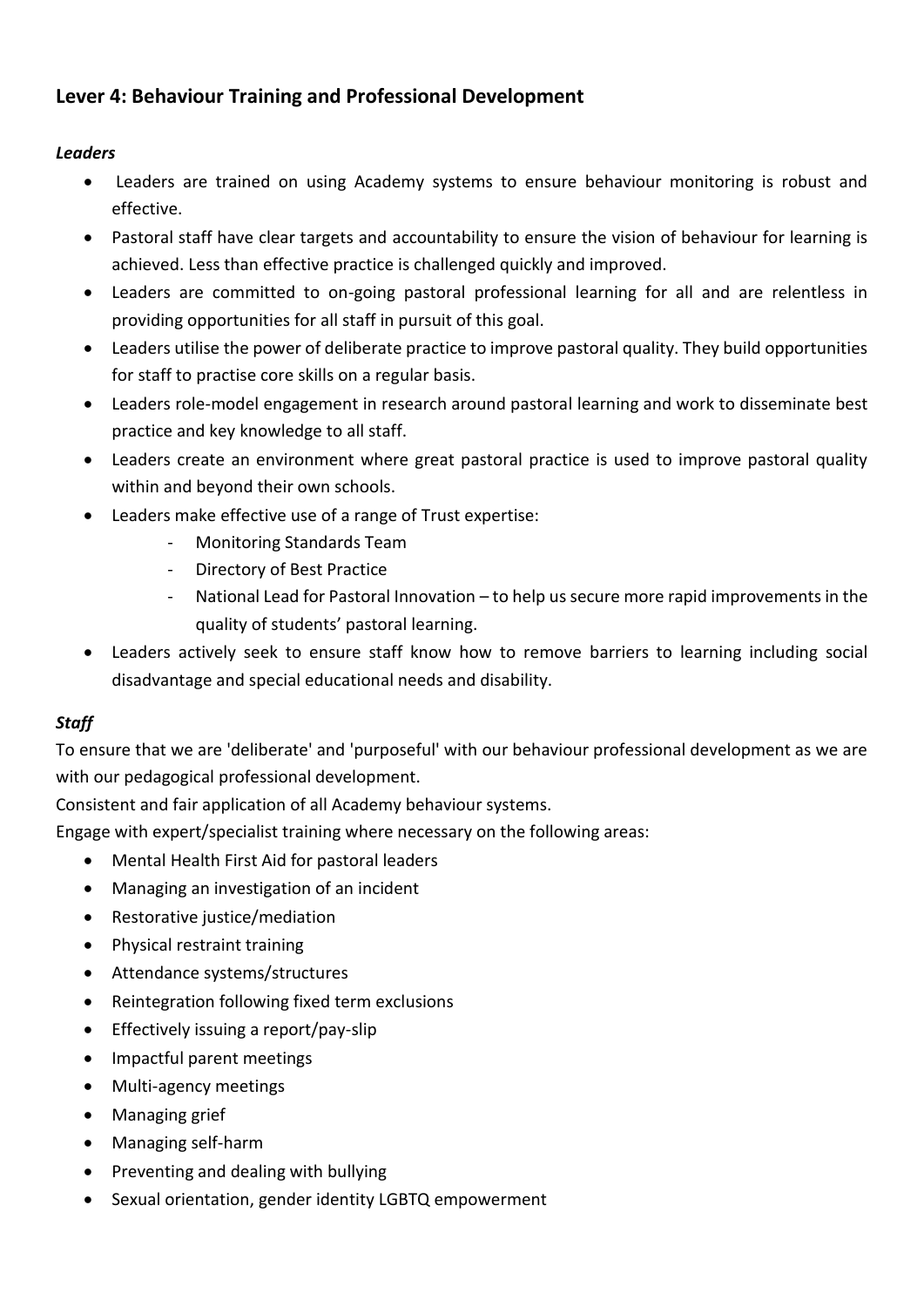# **Discipline in our Academies – teachers' powers**

- Teachers have statutory authority to discipline students whose behaviour is unacceptable, who break the Academy rules or who fail to follow a reasonable instruction (Section 90 and 91 of the Education and Inspections Act 2006).
- The power also applies to all paid staff (unless the Principal says otherwise) with responsibility for students, such as Learning Support Assistants (LSAs).
- Teachers can discipline students at any time the student is in the Academy or elsewhere under the charge of a teacher, including on Academy visits.
- Teachers can also discipline students in certain circumstances when a student's misbehaviour occurs outside of the Academy.
- Teachers have a power to impose detention outside Academy hours. It is good practice to take all practicable steps to inform parents that this is taking place.
- Teachers can confiscate students' property.
- Teachers can discipline students whose conduct falls below the standard which could reasonably be expected of them. This means that if a student misbehaves, breaks an Academy rule or fails to follow a reasonable instruction the teacher can impose a consequence on that student.
- To be lawful, the consequence (including detentions) must satisfy the following three conditions:
	- The decision to give a student a consequence must be made by a paid member of Academy staff or a member of staff authorised by the Principal.
	- The decision to reprimand the student and the consequence itself must be made on the Academy premises or while the student is under the charge of the member of staff or is a breach of the Academy Behaviour Policy.
	- It must not breach any other legislation (for example in respect of disability, special educational needs, race and other equalities and human rights) and it must be reasonable in all the circumstances.
- A consequence must be proportionate. In determining whether a consequence is reasonable, Section 1 of the Education and Inspections Act 2006 says the penalty must be "reasonable in all the circumstances and that account must be taken of the student's age, any special educational needs or disability they may have, and any religious requirements affecting them".
- The Principal may limit the power to apply particular consequences to certain staff and/or extend the power to discipline to adult volunteers, for example to parents who have volunteered to help on an Academy trip.
- Corporal punishment is illegal in all circumstances.
- Academies should consider whether the behaviour under review gives cause to suspect that a child is suffering, or is likely to suffer, significant harm. Where this may be the case, Academy staff should follow the OCL Safeguarding Policy. They should also consider whether continuing disruptive behaviour might be the result of unmet educational or other needs. At this point, the Academy should consider whether a multi-agency assessment or care plan is necessary.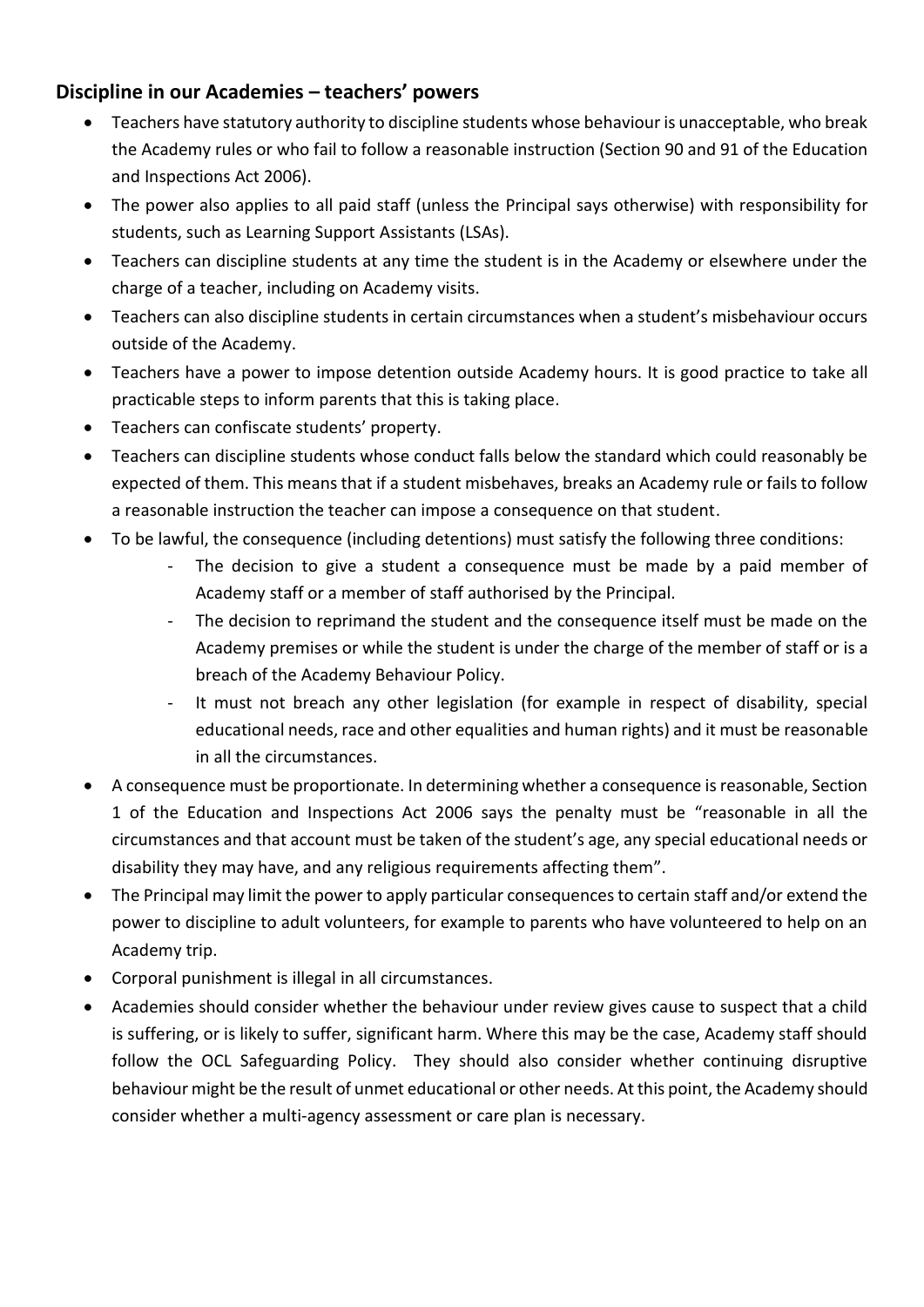# **Physical intervention**

#### *See DfE guidance: Use of reasonable force in schools*

In some circumstances, staff may use reasonable force to intervene with a student to prevent them:

- Causing disorder that disrupts learning
- Hurting themselves or others
- Damaging property that leads to the injury of others

Incidents of physical intervention must:

- Always be used as a last resort
- Be applied using the minimum amount of force and for the minimum amount of time possible
- Be used in a way that maintains the safety and dignity of all concerned
- Never be used as a form of punishment
- Be recorded and reported to parents

## **Absconding – leaving without permission**

We have a duty of care to take all reasonable steps to ensure that children and students are kept safe whilst in the Academy's care. Academies should ensure that to reduce the potential for absconding the following is in place:

- The site is secure
- Supervision levels are appropriate
- Academy rules are clear to students and parents
- Individual risk assessments in place where absconding is a possibility for a student
- Visits to venues for Academy trips in advance of an educational visit to undertake a risk assessment

If a student absconds the following will happen:

- Informing the Family Leader and member of the Leadership Team immediately
- Informing the parent/carer
- Not putting other students at risk
- Attempting to locate the student, as far as is possible
- Strategies for diffusing and de-escalation and attempting to return the student to the Academy
- Informing the police if the student cannot be found and following discussions with parent
- Follow up meeting with the student and their parents
- Consequence issued